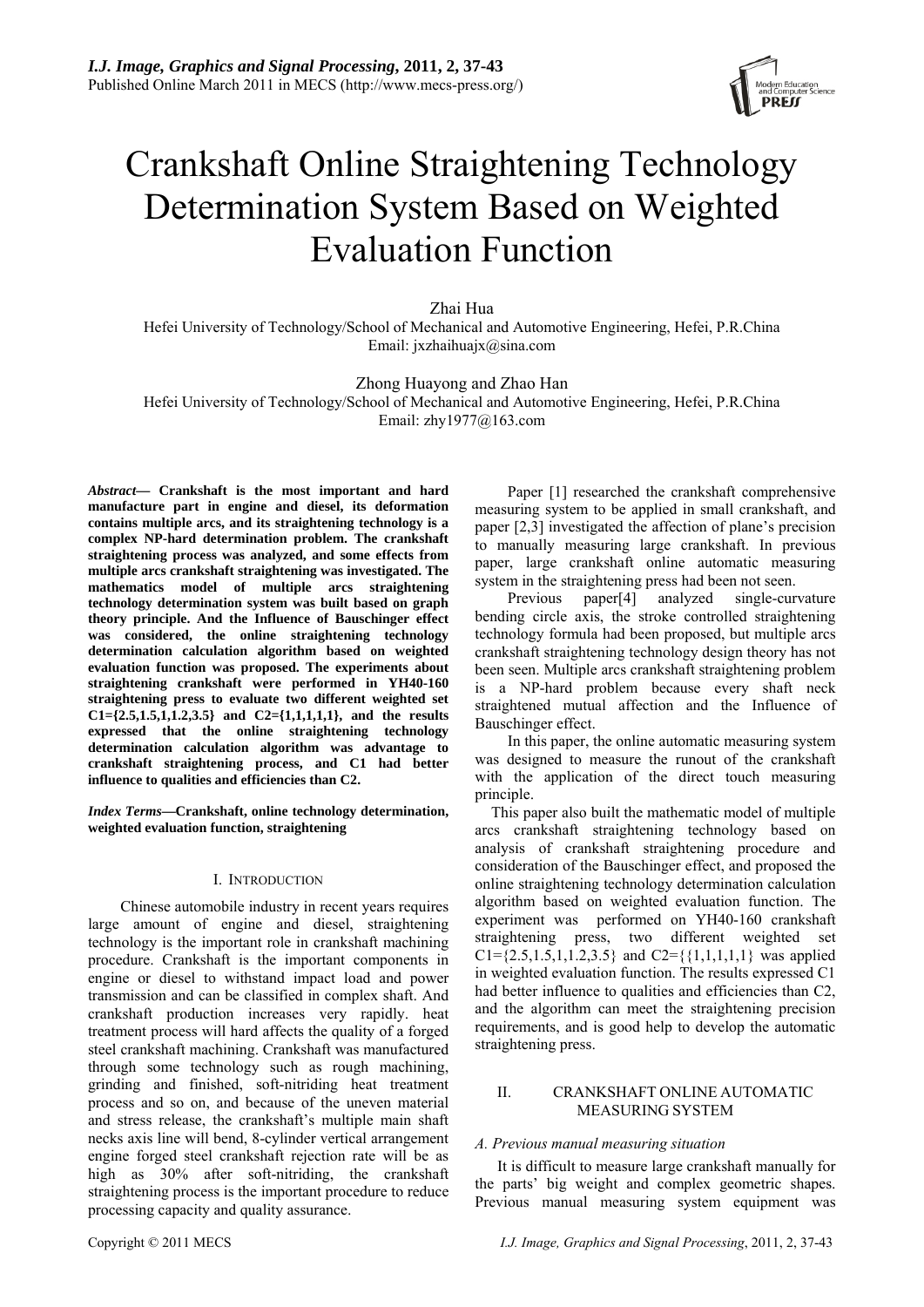shown in Figure 1 (*a*) and (*b*). Multiple points supporting method was applied as shown in Figure 1 (*c*). To perform measuring 8 cylinder crankshaft with the diameter 152 mm and the length 2.2m, the manual measuring technology steps as followed,



(*a*) V shape block



(*b*) measuring plane



Figure 1. Crankshaft manual measuring equipment

1) Supporting and fixing the crankshaft, 3 sets of the V shape block were applied to support the 1,5,9 shaft necks on the measuring plane.

2) Adjusting operation, the 1, 9 V shape block were adjusted to ensure the same height of two V shape block, the height of A point is equal to the height of C point. Then the height of B points will be adjusted to achieve the height errors with A and C points less than 0.03 mm with the help of height ruler.

3) Rotating the crankshaft to measure runout, the crankshaft was slowly rotated manually, the 2,3,4,5,6,7,8 necks runout can be measured through the dial test indicator. The data from indicator was used to determine the shaft qualified or rejected.

The results from multiple points supporting method indicates the straightness of shafts approximately. And the method will take 3 workers and 30 minutes to do the measuring work because of the adjustment work. The results was physically depended on the worker experience. Since off-line measuring operation, there will be multiple shaft movements between straightening process and

measuring process, which will bring out the shaft surface injured and knocked, not to ensure the quality. It affects the straightening process efficiency, and not meets crankshaft automatic straightening technology requirements.

# *B. Crankshaft Online Automatic Measuring System*

Based on the direct touch measuring principle<sup>[4,5]</sup>, The measurement system was designed, several sensors with a resolution of 0.5um of differential inductance was used to detect crankshaft, the sensor arrangement shown in Figure 2. the crankshaft was fixed on the V shape blocks under the 1,5,9 necks . Measuring operation steps are:

- 1) Place the part on 3 V-shaped blocks.
- 2) With the hydraulic system driven, the left center will move right to the fixed position, the right center move left to clamp tight piece, and to ensure axial positioning the work piece.
- 3) The crankshaft was driven by the stepper motor, and the lever sticks the crankshaft surface to achieve the information of the crankshaft.



Figure 2 measuring mechanics

# *C. Crankshaft straightness measuring principle*

The outer circle surface on the 1, 9 necks are crankshaft straightness measurement basis. shaft rotates 2°, the sensor for section surface sample 1 points on necks surfaces. Shaft rotates a circle, the sensor will sample 180 times. The sampling data will transport to computer through A/D transformation.

According the principle of least squares, both centers of two ends circular cross section connection lines can be basis axis, the seven middle sections center deviated from the basis axis can be calculated to determine the parts straightness. Assume the sampling values  $\Delta R_{ii}$ ,  $\theta_{ii}$  are corresponding angles, *i* means section numbers,  $i=1,2,...,7$ , and  $j$  is sampling point numbers,  $j=1,2,...180$ . From formula (1), the least squares coordinate  $O_i(X_i, Y_i, Z_i)$  of every section can be calculated $[6,7]$ .

$$
\begin{cases}\nX_i = \frac{2}{180} \sum_{j=1}^{180} (\Delta R_{ij} \cos \theta_{ij}) \\
Y_i = \frac{2}{180} \sum_{j=1}^{180} (\Delta R_{ij} \sin \theta_{ij})\n\end{cases} (1)
$$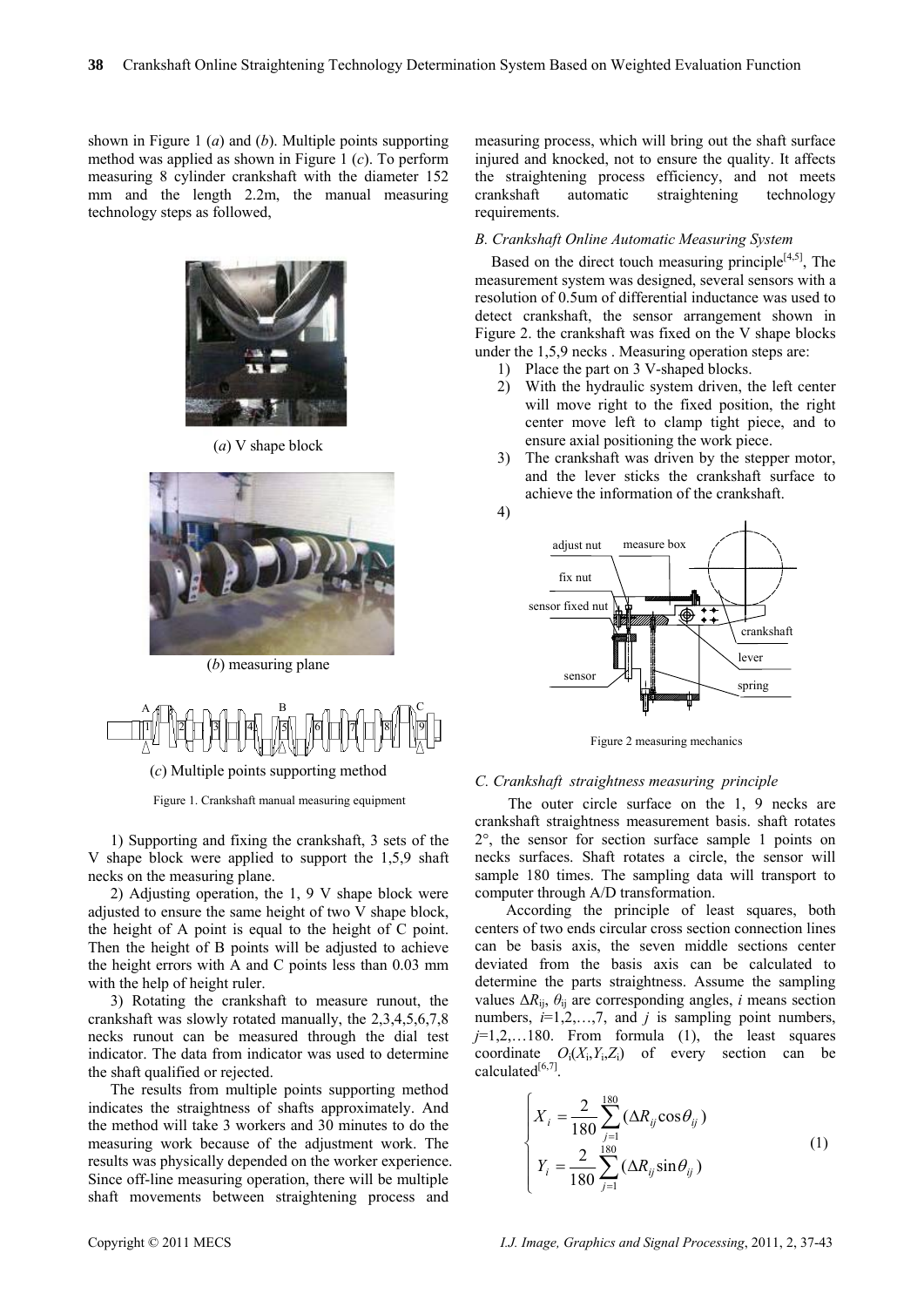Where  $Z_i$  — section axial distance.

From Figure 1, if both centers of 1 and 9 circular cross section connection lines can be basis axis, the seven middle sections center distance *W*i deviated from the basis axis can be calculated to determine the parts straightness.

$$
W_i = \sqrt{(X_i - a - qZ_i)^2 + (Y_i - b - pZ_i)^2}
$$
 (2)

Where  $a, b, p, q$  — calculation factors, can be separately calculated from following equations,

$$
a = X_1 - \frac{X_9 - X_1}{Z_9 - Z_1} \times Z_1, \quad b = Y_1 - \frac{Y_9 - Y_1}{Z_9 - Z_1} \times Z_1,
$$
  

$$
q = \frac{X_9 - X_1}{Z_9 - Z_1}, \quad p = \frac{Y_9 - Y_1}{Z_9 - Z_1}
$$

So the straightness *S* is :

$$
S=Max(W_2, W_3, W_4, W_5, W_6, W_7, W_8)
$$

If *S* is within the set of  $[+0.1$ mm,  $-0.1$ mm], the straightness will meet the requirements and the part is eligible, the part is qualified, otherwise rejected.

# *D. Software system*

Software systems 'agility' is very important for the measuring system, the software component of the measurement system was shown in Figure 3, the system has the flexibility in software function features, such as it can be easily used to definite and change several kinds crankshafts on the size and precision by the application with the numeric keypad. It is also can be conventionally calibrated the sensor with standard parts, and can set the tolerance values from the various processing requirements, and can save measuring online data for statistical analysis. According to the results, the manager can evaluate process quality.



Figure 3 Software system configuration

## III. MULTIPLE ARCS CRANKSHAFT STRAIGHTENING

Multiple arcs crankshaft straightening problem is a NP-hard problem. The deformation of 8-cylinder vertical arrangement engine forged steel crankshaft was shown in Fig. 4, Fig. 4 (a) expresses the crankshaft whole bends, and (b) means side part of shaft bends, (c) means end part of shaft bends. To reduce the above bending and ensure the shaft straightness qualities, three load methods were applied,





1) To straighten the crankshaft whole bend deformation in Fig. 4 (a), the first and ninth shaft necks were supported and the load was performed on the fifth shaft neck.

and fifth shaft necks were supported and the load was perfo rmed on the third shaft neck. 2) To solve the deformation in Fig. 4 (b), the first

Fig.  $4$  (c), the first and fourth shaft necks were supported and t he load was performed on the second shaft neck. 3) To reduce the second shaft neck deformation in

work is the last load method. Because the crankshaft's arm 's affection, the third shaft neck was easily bended During straightening crankshaft process, the hard after the second shaft neck was straightened well. So the second load method must be performed to accomplish the straightening process.

dimension type, the straightening process will be a comp licated technology determination problem and is a When the initial crankshaft deformation belongs to 3 NP-hard problem.

straightening press point number and two support point numb ers. The press point number and support point Assuming  $Y_1(Z_1, Z_2)$  means a combination of numbers sequence was designed according to technology arrangement, increased step by step from left to right. The direct straightening alignment is performed according to the value of every shaft neck straightness, the shaft neck with the largest deformation value will be first straightened. So the straightening sequence may be

$$
Y_5(Z_1, Z_9), Y_3(Z_1, Z_5), Y_7(Z_5, Z_9),
$$

$$
Y_2(Z_1, Z_4), Y_8(Z_6, Z_9).
$$

The second shaft neck section straightness will be reduced in the design requirement after press with the combination of  $Y_2(Z_1, Z_4)$ , but its straightening process will affect the third, fourth shaft necks straightness, whose straightness may be good before straightening the second shaft neck as shown in Fig. 5. those affection are,

 1) the third shaft neck will bend, but there is no variation with and the angle.

forth and fifth shaft neck section. 2) there is a positive effect to the deformation of the

plastic deformation in single arcs part straightening Because of the rotational angle from the elastic-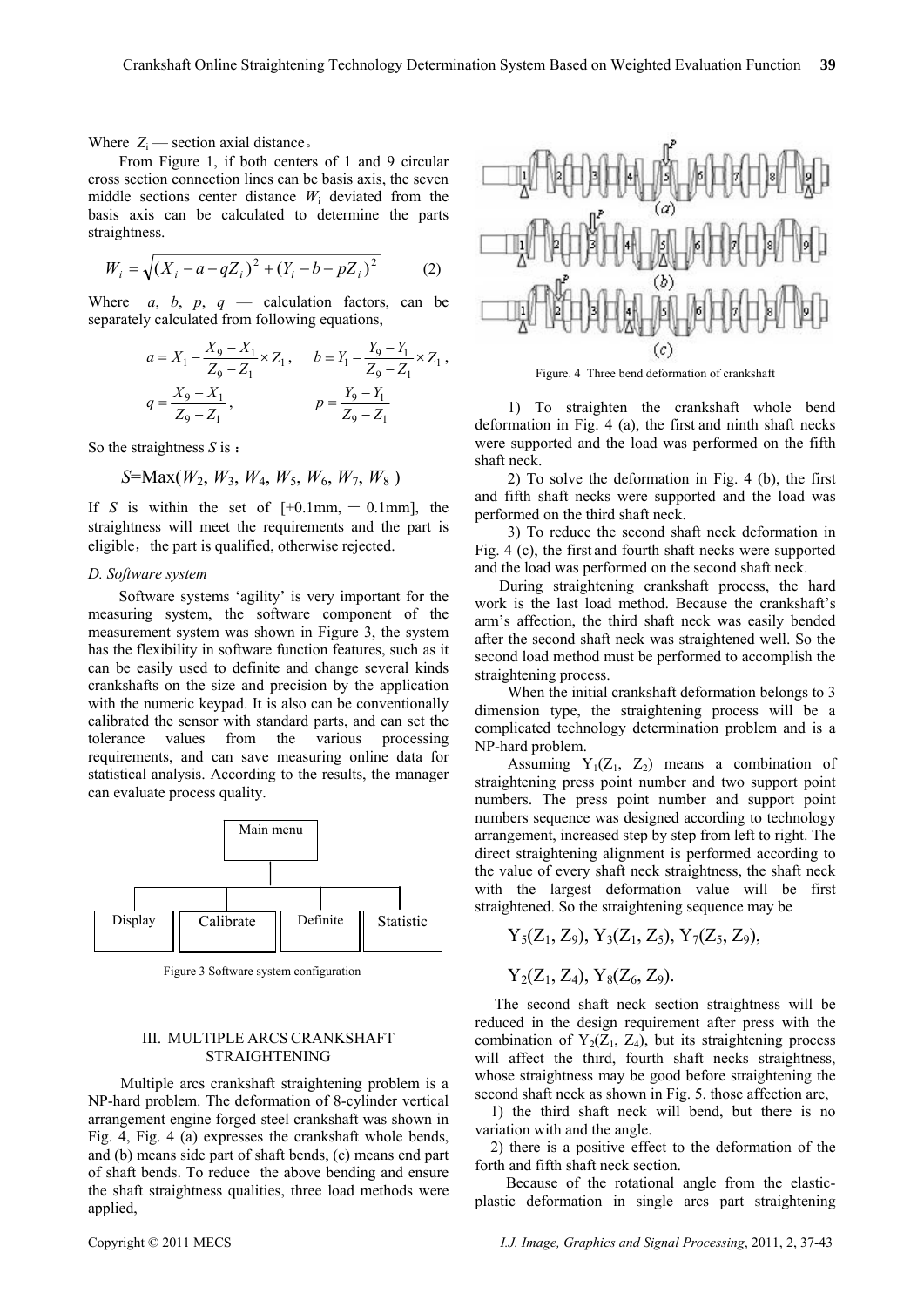process, the part of the shaft without two supporting points will rotate around the supporting points. So every shaft neck straightened will mutual affect each other.

 Another affection is the influence of Bauschinger effect. When the shaft is second pressed against the direction along which the shaft straightened first, the deformation will be increased because of Bauschinger effect. So if the second neck section deformation angle is against to the third neck deformation angle, there will be Bauschinger effect, and stroke algorithm will be not suit for the phenomena, the straightening stroke will make the shaft more bend or even break the shaft.



Figure 5 Multiple arcs deformation shaft straightening mutual affection

If straightening sequence is previous arrangement, the bend crankshaft will be hard straightened. There is straightening loop phenomena, and the straightening time will increase and the efficiency will decrease.

The straightening sequence is the important role to ensure the straightening efficiency and quality. These are just 5 combinations situation, the situation of multiple pressure points, multi-curvature bending, and the number of integrated every section straightening uncertainties, makes the problem will become more complex decisionmaking.

# IV. MULTIPLE ARCS CRANKSHAFT STRAIGHTENING MATHEMATICS MODEL

From the perspective of combination mathematics, the straightening sequence can be expressed as the network map. The combination set of press point and support point can be built through complete listing all of possible combination, and then remove those combination without meeting the requirements such as combination  $Y_8(Z_1, Z_5)$ .

 The every combination in set can be a node. The straightening process can be simulated as that some nodes can be visited from some initial node beginning. The condition of ending visit is that all of shaft neck straightness will meet the design requirement. The length of two node expressed the straightening times. Fig. 6 shows the straightening situation in Fig. 4, the possible combinations set of press point and support point were  $Y_1(Z_1, Z_4), Y_1(Z_1, Z_4),$ 

From Fig. 6, multiple arcs straightening process was simplified multiple single arc straighten problem. The line length of two nodes depends on the straightening times, the node can be visited many times, or it has not opportunities to be accessed. Consider the shaft neck mutual affection, the new line length will be affected by the previous line length, and the choice of the next node visited will be performed after straightening the departure node. The solution of multiple arcs straightening technology problem is that the distance of all lines in the Fig. 6 is the shortest.

If the straightening decision problem is idealized as the following assumptions,

- 1) Every node can be visited one time.
- 2) The length between two nodes is constant.
- 3) Traversal of all nodes in straightening technology determination map can ensure straightening result.

According to the graph theory, to get the result of the shortest distance on the basis of traversal of all nodes, the minimum spanning tree method can be applied such as Prim algorithm and Kruskal algorithm[5]. When the initial deformation value at every shaft neck is very large, the assumptions will be approximate set up.

The comparison between straightening technology problem and TSP problem[6] in the combination mathematics can be done, it is clear that straightening technology problem is more complex than TSP problem. And consider measuring work after every straightening process, the feedback link can revise straightening path direction, so the problem Increase the difficulty of solving and is NP-hard problem.



Figure 6 The multiple arcs straightening technology determination map

The straightening technology determination problem can be further abstracted the following optimal mathematics model. If the total number *K* of straightening times and *p* shaft necks initial deformation set  $\triangle_0$  = { $\delta_{10}$ ,  $\delta_{20}$ , …,  $\delta_{p0}$ } were known, and p shaft necks initial deformation angle set  $\Theta = \{ \theta_{10}, \theta_{20}, \cdots, \theta_{p0} \}$  was known, there is *p* press points and *q* supporting points,*q*  $\geq p$ , the combination set of press points and supporting points is  $Z = \{Y_i(Z_{i1}, Z_{i2}) | j_1 \leq i \leq j_2\}, i=1, 2, \dots, p\}, j_1, j_2, k_1, k_2, k_3, k_4, k_5, k_6, k_7, k_8, k_9, k_1, k_2, k_3, k_4, k_5, k_6, k_7, k_8, k_9, k_1, k_2, k_3, k_4, k_5, k_6, k_7, k_8, k_9, k_1, k_2, k_3, k_4, k_5, k_6, k_7, k_8, k_9, k_1, k_2, k_3, k$  $j_2=1, 2, \cdots, q$ . after the *k* th straightening, the *p* shaft necks measuring deformation set is  $\Delta^k$ <sub>c</sub> = { $\delta^k$ <sub>1c</sub>,  $\delta^k$ <sub>2c</sub>, …,  $\delta^k_{\text{pc}}$ , *p* shaft necks initial deformation angle set  $\Theta^k$  = {  $\theta^{k}$ <sub>1c</sub>,  $\theta^{k}$ <sub>2c</sub>,…,  $\theta^{k}$ <sub>pc</sub>}, and the mathematics model of straightening determination problem can be stated as followed, to minimize the number of *k*, and while the following global objective function can be established,

$$
\max_{i=1}^{p} \{\delta_{ic}^{k}\} < \varepsilon \tag{3}
$$

Where  $\varepsilon$  — the shaft straightness error.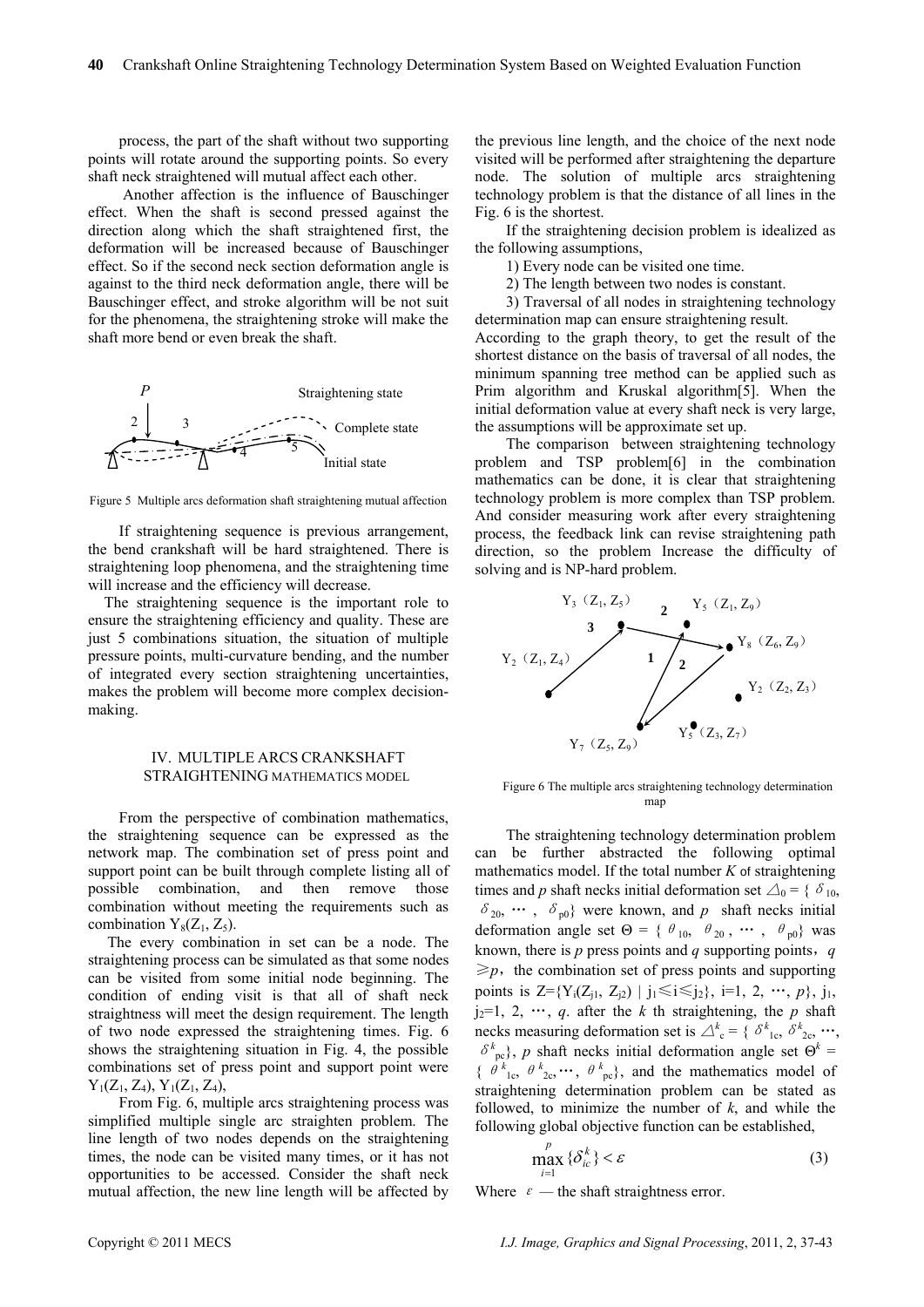Th e rolling optimal problems at every straightening process can be established through computation of the stroke  $y^k_{x}$ ,

$$
\min(\max_{i=1}^p {\lbrace \delta_{ic}^k = f_i(\Delta_0^k, \Theta^k, x, y_x^k) \rbrace})
$$
 (4)

Where  $x$  — straightening press points number,  $x \in$  $\{1,2,\dots,p\}$ 

*yx —* the stroke at the *xth* shaft neck

*f*i *—* the function to affect other shaft neck at the *xth* shaft neck

To compute simply,  $f_i$  can be assumed to linear function

$$
f_i(\Delta_0^k, \Theta^k, x, y_x^k) = a_{ix} y_x^k + b_{ix} y_{x0}^k
$$

Where  $a_{ix}$ ,  $b_{ix}$  — the factors to affect the *i* th shaft neck deformation at the *x th* shaft neck

 The choice of straightening press point is limited as followed condition

defo rmation will be first straightened. 1) the shaft neck section with the largest

2) those shaft necks deformation at the same side have the priority to straighten.

3) When straightening two times at the same shaft neck, to reduce affection of Bauschinger effect and avoid reverse straightening bend phenomena, some following conditions must be satisfied

$$
\left|\theta_x^k - \theta_x^{k-1}\right| \notin [5\pi/6, 7\pi/6]
$$

4) When the difference between two end deformations and the middle part deformations is not large, two end shaft necks should be straightened first and then the middle part according to the deformation theory of 3 poin ts bend.

At present, there is experience method to solve the straightening determination problem according to worker experience. According to collection of the measure information after every straightening process, the straightening sequence can be established to the situation of the same material, same machine history, same deformation regular pattern.

 From the experience, some node which represents combination of press point and supporting points can be visited impossible and will be excluded to reduce the problem complexity of straightening determination problem. The finally result is a fixed straightening sequence.

But the experience method must be performed on the basis of a amount of experiments, and can not lend itself to some changes in material, deformation regular pattern. The method can not solve the most optimal sequence theoretically.

# V. STRAIGHTENING TECHNOLOGY DETERMINATION METHOD BASED ON WEIGHTED EVALUATION FUNCTION

experiences before straightening. It is difficult to applied the g lobal objective function value to search the optimal value, the weighted evaluation function can be built from the priori knowledge and experience, whose basic methods is that the shaft neck with the largest residual defo rmation comprehensive value will be straightened priority, and it is contribution to the global objective Because the objective function value can be received through measuring feedback link after straightening process with a combination, the objective function value can be forecasted according to some formula and function value reduction.

In practice, the operating procedures is followed,

weighted value  $c_i$  ( $i=1,2,\cdots, p$ ), was endowed on the combination. The value of  $c_i$  will be decided from the 1) Some node can be visited impossible and will be excluded, the uniqueness combination of press point and supporting point can be arrange at a shaft neck, and the experience, or online adjusted with the measuring feedback.

comprehensive values from big to small, the largest comprehensive value can be sought, and recorded the angle of the n eck section, 2) When choose the new combination, the residual deformation comprehensive values on every shaft necks can be computed through the residual deformation plus the value of  $c_i$ , and then sort the sequence of the

$$
\max_{i=1}^{p} \{Q_i\} \tag{5}
$$

Where  $Q_i$  — neck section weighted comprehensive value,  $Q_i = c_i \times \delta_{ic}$ .

After the neck section with largest comprehensive value was straightened, every neck section deformation and angle should be measured, and then imitating the way, com puting the comprehensive value and sorting.

angle same with the last section angle should be strai ghtened priority to other section. So the largest Consider the Bauschinger effect, the section with its comprehensive value in the sequence should be sought with the condition its angle same as the previous straightening angle, the correspond combination is the result. In Practice, if the angle set at the *xth* cross section after the *kth* straightening,  $\Theta^k = \{ \Theta^k_{1c}, \Theta^k_{2c}, \cdots, \Theta^k_{pc} \},\$ was known, and the *k*+1 *th* straightening combination need be determined, the weighted values can be computed as the following formula,

$$
c_i = \begin{cases} c_i & |\theta_x^{k+1} - \theta_i^k| \in [0, \pi/6] \\ -c_i & |\theta_x^{k+1} - \theta_i^k| \notin [0, \pi/6] \end{cases} \tag{6}
$$

When all sections on the same deformation direction be straightened in the design requirement, the section against the direction can be choose to be straightened to ensure the shaft quality. During straightening in the direction, the initial s troke variation should be paid attention[7,8], the stroke can be computed as,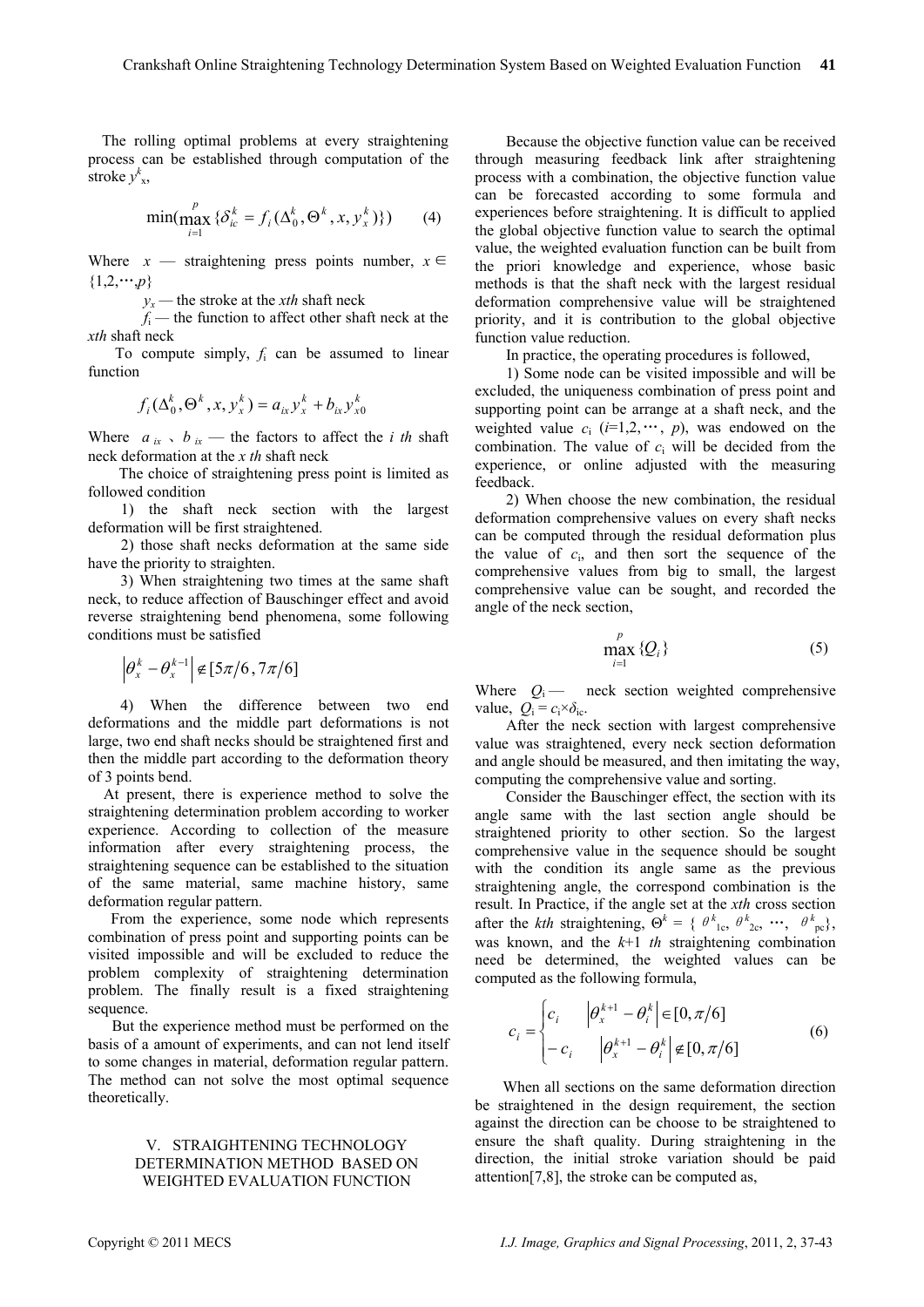$$
y_{\rm tf} = k_{\rm b} \times y_{\rm t} \tag{7}
$$

where  $v_{\text{tf}}$  — the largest reverse elastic recover stroke  $k_b$ — the factor of the Bauschinger effect

 $y_t$ —the largest positive elastic recover stroke

When all sections on the same deformation plane be previous plane angle, the straightening determination flow chart was shown in Fig. 7. straightened, other deformation planes should be chosen according to the plane angle error smallest with the



Figure 7 the straightening determination flow chart based on weighted evaluation function

#### V. EXPERIMENT

The weighted evaluation function had been applied in the YH40-160 straightening crankshaft press as shown in Fi g. 5, and some crankshaft straightened experiments were performed on the press to achieve the crankshaft straightened purpose.



Figure 8 The experiment about straightening determination based on weighted evaluation function on YH40-160 press

Some comparison experiment about the various weighted factor had been done, the weighted factor set respectively choose  $Cl = \{2.5, 1.5, 1, 1.2, 3.5\}$  and  $C2 = \{1,1,1,1,1\}$ , every crankshaft must be straightened in experiment, the results was shown in Table 1 without the initial eligible and rejected shafts. From Table 1, the experimental results with the weighted factor set  $C_1$  were

bette r than the experimental results with the weighted factor set  $C_2$ .

TABLE 1 THE EXPERIMENTAL RESULTS WITH VARIOUS WEIGHTED

| <b>FACTOR SETS</b> |                                           |                |                                     |                       |                              |
|--------------------|-------------------------------------------|----------------|-------------------------------------|-----------------------|------------------------------|
| factor<br>sets     | Weighted Longest<br>machining<br>time/min | number<br>/pic | Machine Qualified<br>number<br>/pic | Total<br>time<br>/min | <b>Efficiency</b><br>pic/min |
| $C_1$              | 42                                        | 15             | 12                                  | 40                    | 0.3                          |
|                    | 58                                        |                |                                     | 55                    | 0.16                         |

#### VI CONCLUSIONS

The multiple arcs straightening determination problem is analyzed to be a combination optimal problem in this paper, and the mathematic model was built, and it belongs to the NP-hard problem and difficult to get the optimal values. The straightening determination method based on weighted evaluation function was proposed, and put forwar d a weighted evaluation function, The expe riments about straightening crankshaft were efficiencies than C2. performed in YH40-160 straightening press to evaluate two different weighted set  $Cl = \{2.5, 1.5, 1, 1.2, 3.5\}$  and  $C2 = \{1,1,1,1,1\}$ , and the results expressed that the online straightening technology determination calculation algorithm was advantage to crankshaft straightening process, and C1 had better influence to qualities and

### **ACKNOWLEDGEMENT**

This paper was sponsored by National Significant Science and Technology Special Articles (2009ZX04004- 021), and Anhui Province Natural Science Foundation(090414155)

#### **REFERENCES**

- [1] S D Phillips , B Borchardt et al . The estimation of measurement uncertainty of small circular features measured by coordinate measuring machines. Precision Engineering, Vol. 22: pp.87-97. February 1998
- [2] L C R Carpine , D G Chetwynd. A new strategy for inspecting roundness features. Precision Engineering , Vol. 16, pp.283-289.April, 1994
- [3] Ni Xiaohua, Deng Shanxi, Lv Guoqiang. Step-shaft Multiparameters On-line Measuring System. Tool Engineering. Vol24: pp. 37-39. July 2000
- [4] Zhai Hua, Research on straightening technology CAM system. Chinese Journal of Mechanical Engineering, Vol.16, pp.175-177, June 2003
- [5] Wang Shiyuan. Data structure and application of data base .Tianjing:Nankai University press.1999 (In Chinese).
- [6] Xing Wenxun, Xie Jingxing. Modern optical Calcunlation Algorithm. Beijing:Tsinghua University press, 1999 (In Chinese).
- [7] Brovman M Ya. Effect of rotation of circular beams on their elastic-plastic bending deformation. Mechanics of Solids. Vol.19, pp.155-161,March 1984